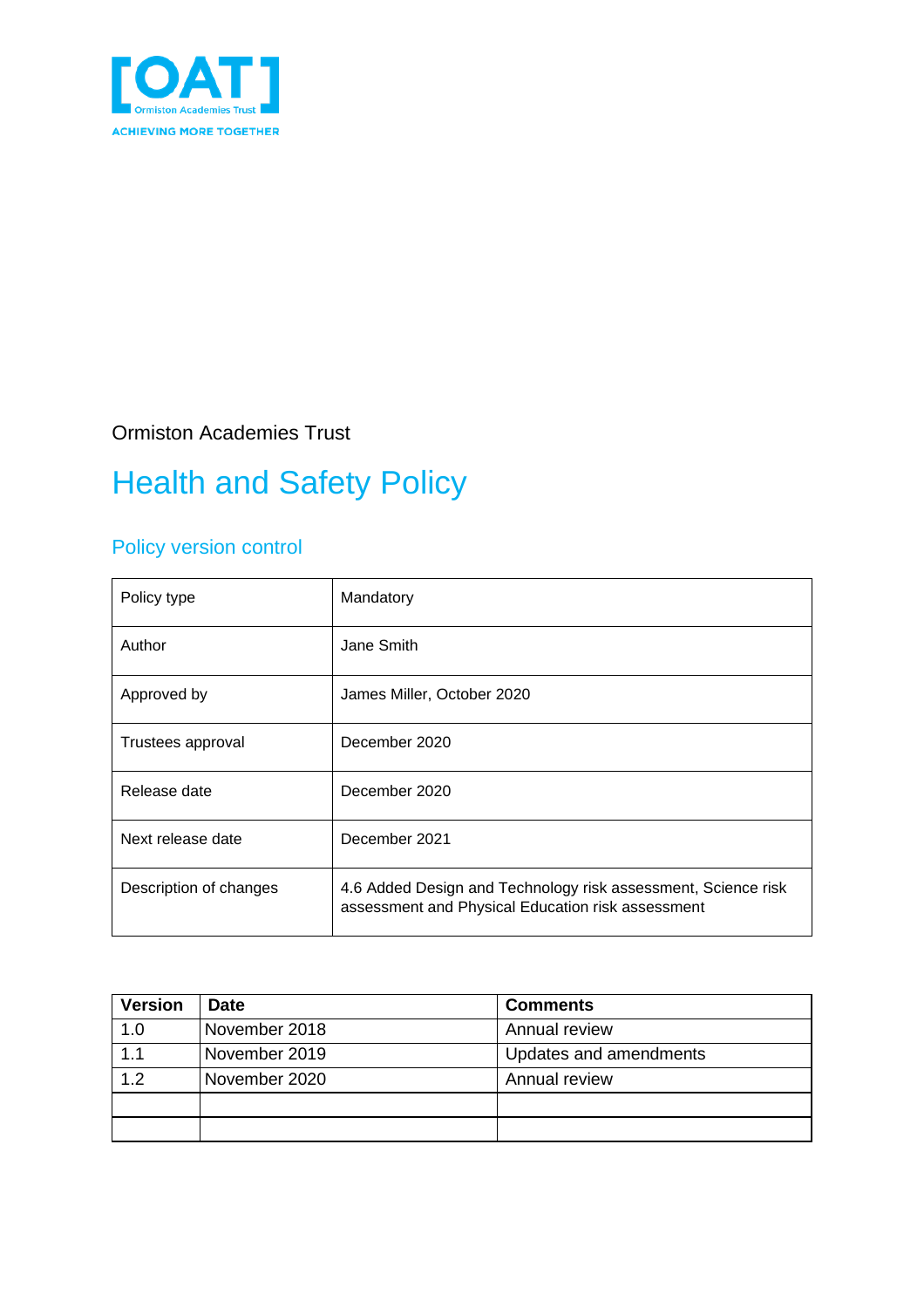

## **Contents**

| 1.                                                                                                             |  |
|----------------------------------------------------------------------------------------------------------------|--|
| 2.                                                                                                             |  |
| 3.<br>3.1.<br>3.2.<br>3.3.<br>3.4.<br>3.5.<br>3.6.<br>3.7.<br>3.8.                                             |  |
| 4.<br>4.1.<br>4.2.<br>4.3.<br>4.4.<br>4.5.<br>4.6.<br>4.7.<br>4.8.<br>4.9.<br>4.10.<br>4.11.<br>4.12.<br>4.13. |  |
| 5.                                                                                                             |  |
| Appendix 1                                                                                                     |  |
| Appendix 2                                                                                                     |  |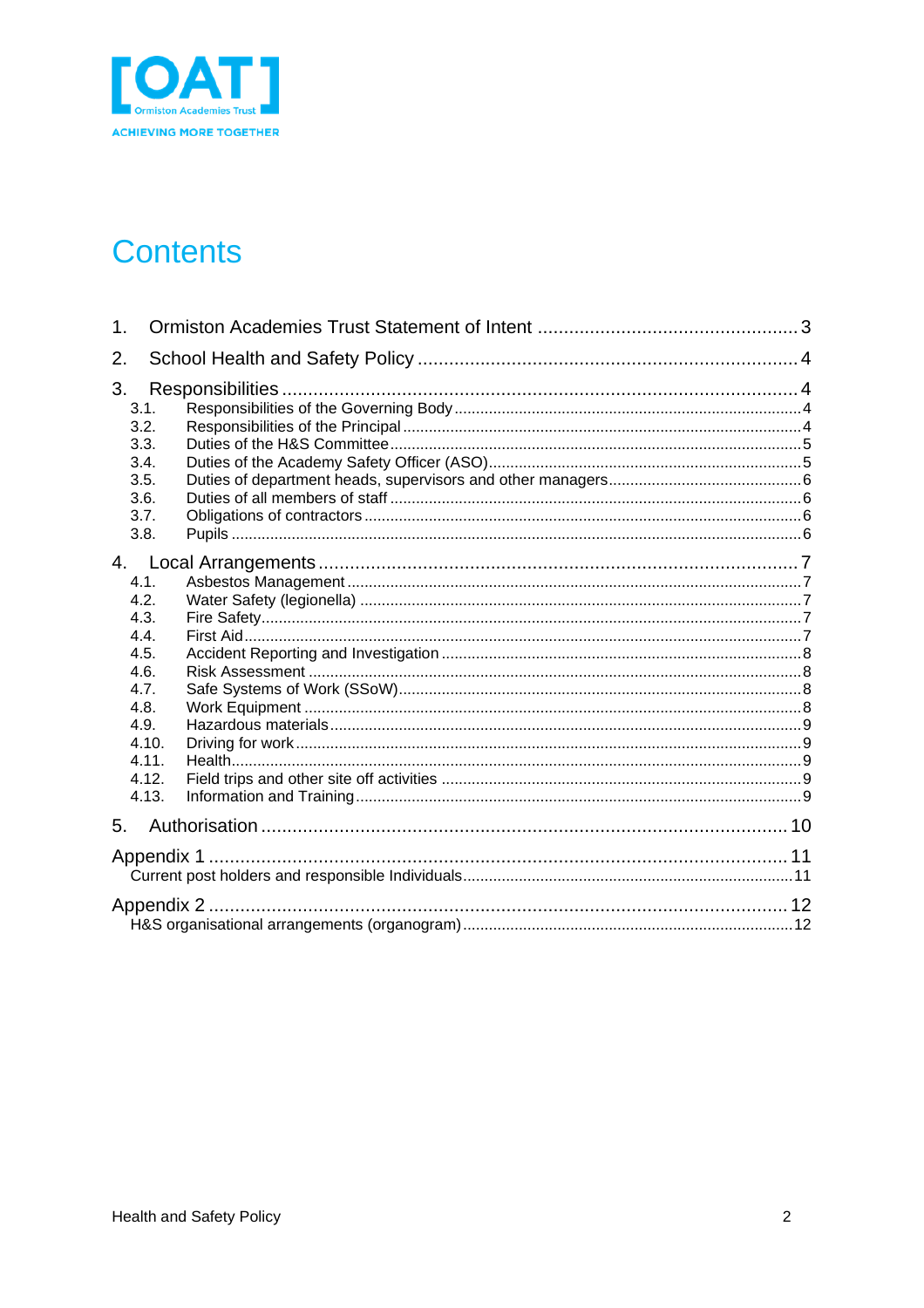

### <span id="page-2-0"></span>1.Ormiston Academies Trust Statement of Intent

Ormiston Academies Trust (OAT) is a multi-academy sponsor responsible for a network of primary and secondary schools across the country. We are committed to ensuring the health, safety and wellbeing of our staff, students, contractors, visitors and others who may be directly affected by our activities. We strive to be the benchmark of health & safety good practice across all sectors in which OAT operates.

In accordance with OAT Governance: Schemes of Delegation, the Trustees will be accountable for:

- Instituting a health and safety policy
- Determining, on an annual basis, those policies which will be developed by OAT and mandatory for all OAT academies
- Making available to academies, on an annual basis, copies of all current policies and procedures and a schedule for their review, to review and update policies where allocated to the academy
- Checking that health and safety regulations are followed

Academies are responsible for:

- Ensuring that health and safety regulations are followed
- Implementing health and safety policies and procedures

In order to achieve this, we will ensure:

- Effective health and safety management systems are established and embedded throughout our organisation
- Provision of a productive and safe learning environment
- The setting, monitoring and management of health & safety performance against clear goals and objectives
- That suitable allocation of resources is provided to ensure effective health, safety and risk management
- **EXEDENT** Maintenance of safe systems of work and safe plant and equipment
- Provision of information, instruction, training and supervision as necessary
- Identification and assessment of hazards and risks and the allocation of adequate resources to implement effective control measures
- Provision of competent health & safety advice for all employees and associates
- Joint consultation with employees on health & safety matters
- Provide clear and regular communication around our health & safety performance

**CEO:** Nick Hudson **Director of Estates:** James Miller

@ lilm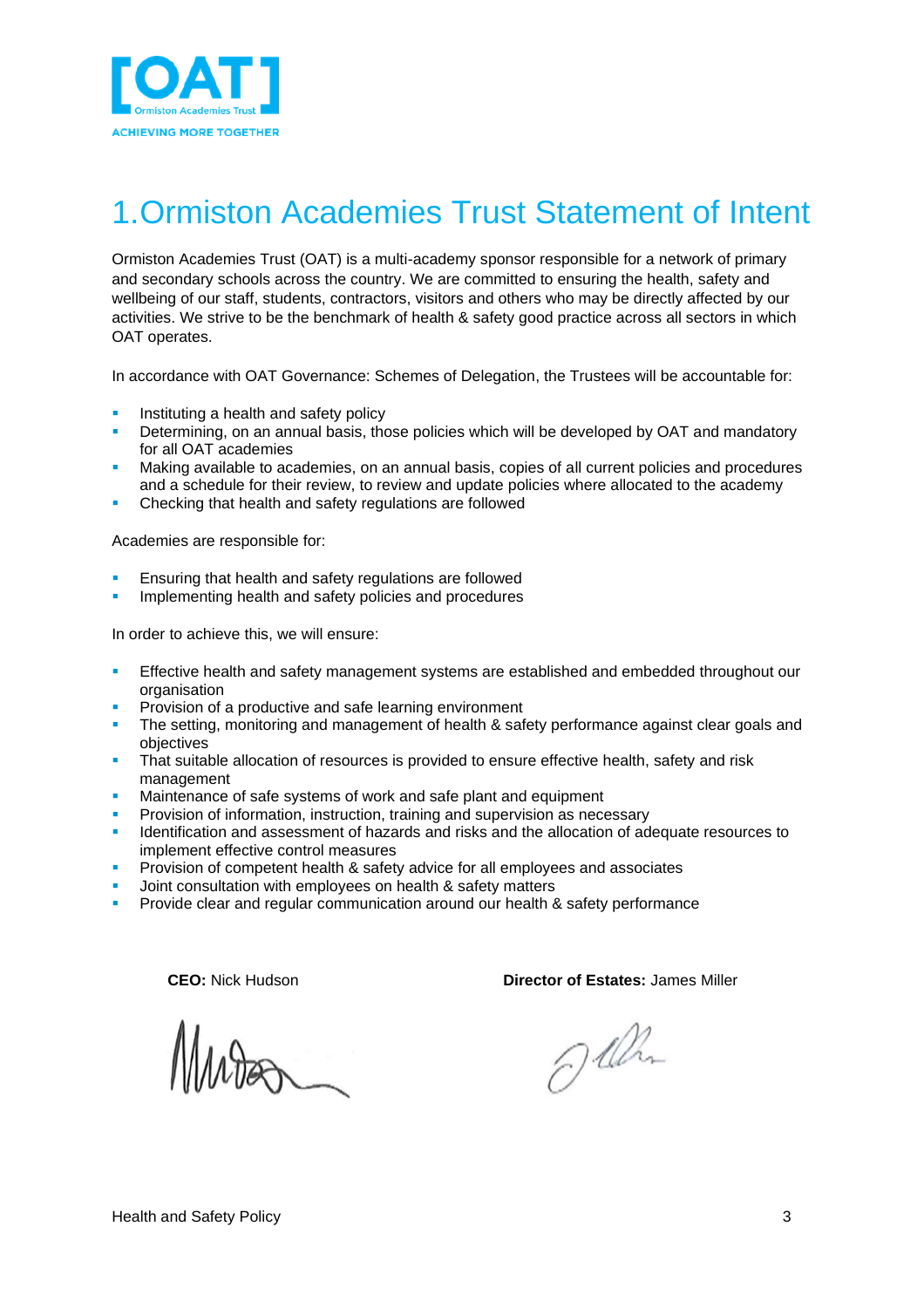

## <span id="page-3-0"></span>2.School Health and Safety Policy

At Ormiston Academy Trust, we are committed to the health and safety of our staff, pupils and visitors. Ensuring the safety of our community is of paramount importance, and this policy reflects our dedication to creating a safe learning environment.

We are committed to:

- Providing a productive and safe learning environment
- Preventing accidents and any work-related illnesses
- Compliance with all statutory requirements
- Minimising risks via assessment and policy
- Providing safe working equipment and ensuring safe working methods
- Including all staff and representatives in health and safety decisions
- Monitoring and reviewing our policies to ensure effectiveness
- Setting high targets and objectives to develop the school's culture of continuous improvement
- Ensuring adequate welfare facilities are available throughout our school
- Ensuring adequate resources are available to address health and safety issues, so far as is reasonably practicable
- Safe arrangements for the handling, storage and transportation of any articles and substances
- Supervision, training and instruction so that all staff can perform their duties in a healthy and safe manner
- Where necessary, protective equipment and clothing, along with any necessary guidance and instruction

## <span id="page-3-1"></span>3.Responsibilities

#### <span id="page-3-2"></span>3.1. Responsibilities of the Governing Body

The governing body, in consultation with the Principal, will:

- Ensure effective communication with Ormiston Academies Trust on matters of health and safety and provide assurances to the trust on a routine basis
- Ensure familiarity with the responsibilities and requirements of any appropriate legislation
- With support from Ormiston Academies Trust, create and monitor a management structure for health and safety in the school
- Ensure there is a policy for health and safety, and that the policy is implemented by all
- Periodically, with assistance from Ormiston Academies Trust, assess the effectiveness of the policy and ensure any necessary changes are made
- **EXECUTE:** Identify key risks relating to possible accidents and injuries, and ensure they are adequately controlled, as to prevent them occurring
- The Regional Director will be the point of contact for dealing with any critical incidents in the region

#### <span id="page-3-3"></span>3.2. Responsibilities of the Principal

The Principal has the overall responsibility for the day-to-day development and implementation of safe working practices and conditions for all staff, pupils and visitors. The Principal will take all reasonably practicable steps to ensure the Health and Safety Policy is implemented by the heads of the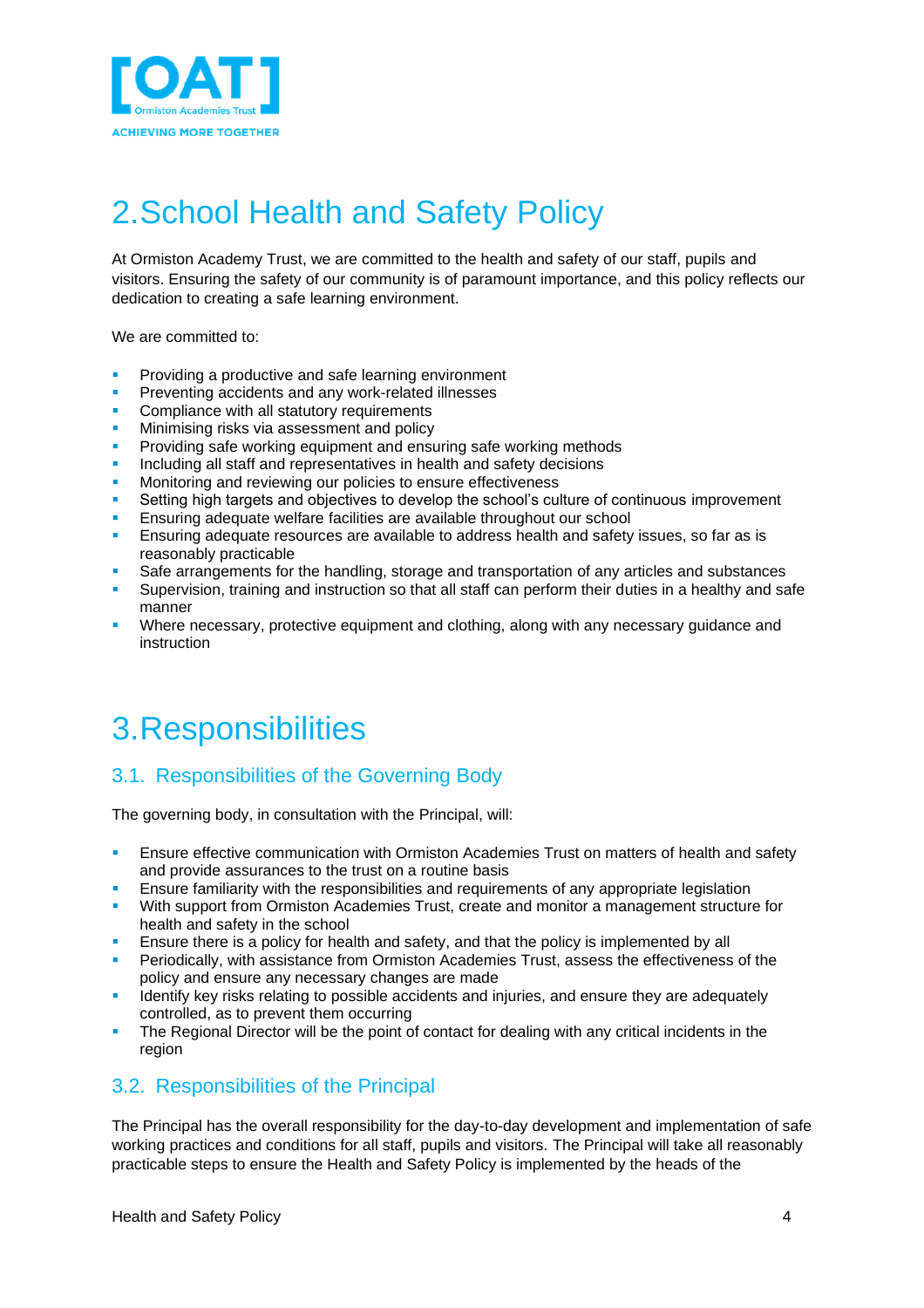

appropriate departments and other members of staff. The Principal will designate an Academy Safety Officer (ASO) who will implement day-to-day health and safety practices. The principal will ensure appropriate communication with staff and will ensure the formation of a H&S committee.

Relating to safeguarding to ensure that:

- Policies relating to evacuation and to the response to critical incidents are in place, in date and communicated within the academy
- Ensure that the Health and Safety Policy is communicated to all Heads of departments and other staff members
- Ensure that they communicate other Health and Safety Policies available on OATnet to all appropriate members of staff
- Ensure a Health and Safety Committee is set up within the Academy. This would include a member of the SLT team (School Leadership Team), a member of the support team and a **Teacher**
- Records of medical incidents are kept and are available to view and that a sufficient number of colleagues are first-aid trained
- Security arrangements regarding the academy's grounds, premises and facilities are fit for purpose
- The Principal must ensure that all accidents, incidents and near misses are recorded, using the on-line accident recording system as stated in 4.6

#### <span id="page-4-0"></span>3.3. Duties of the H&S Committee

The H&S Committee are tasked to:

- Be involved in the monitoring of health and safety training
- Be involved in the continuous monitoring of arrangements for health and safety
- Look at accident statistics, ill health for the academy and to monitor and review trends
- To be involved and assist the ASO with the actions of the health and safety audit reports/Fire risk assessments by ensuring the actions/recommendations of the report is implemented
- To ensure there is a process in place for reviewing of Risk Assessments

#### <span id="page-4-1"></span>3.4. Duties of the Academy Safety Officer (ASO)

The ASO has delegated authority from the Principal but ultimate responsibilities rests with the Principal and board of governors.

The ASO is tasked with:

- Giving sound competent advice to staff, the Principal, the board of governors and others as requested
- Ensuring appropriate permits are used when deemed necessary by the risk assessment
- Ensuring adequate assessment and provision for visitors who may be impacted by our undertakings
- Ensuring adequate assessment, provision and cooperation with contractors, as to minimise the risks
- Assisting others in the production of suitable and sufficient risk assessments
- Ensuring adequate assessment and authorisation for fieldwork and trips is made in advance
- Ensuring that accidents and incidents are appropriately recorded and investigated
- Providing regular benchmarking and assurance on the status and provision of health and safety within the school to the headteacher, board of governors and Ormiston Academies Trust
- Ensuring appropriate maintenance and testing of the fire alarm systems and fire safety management systems (which includes relevant weekly and termly checks)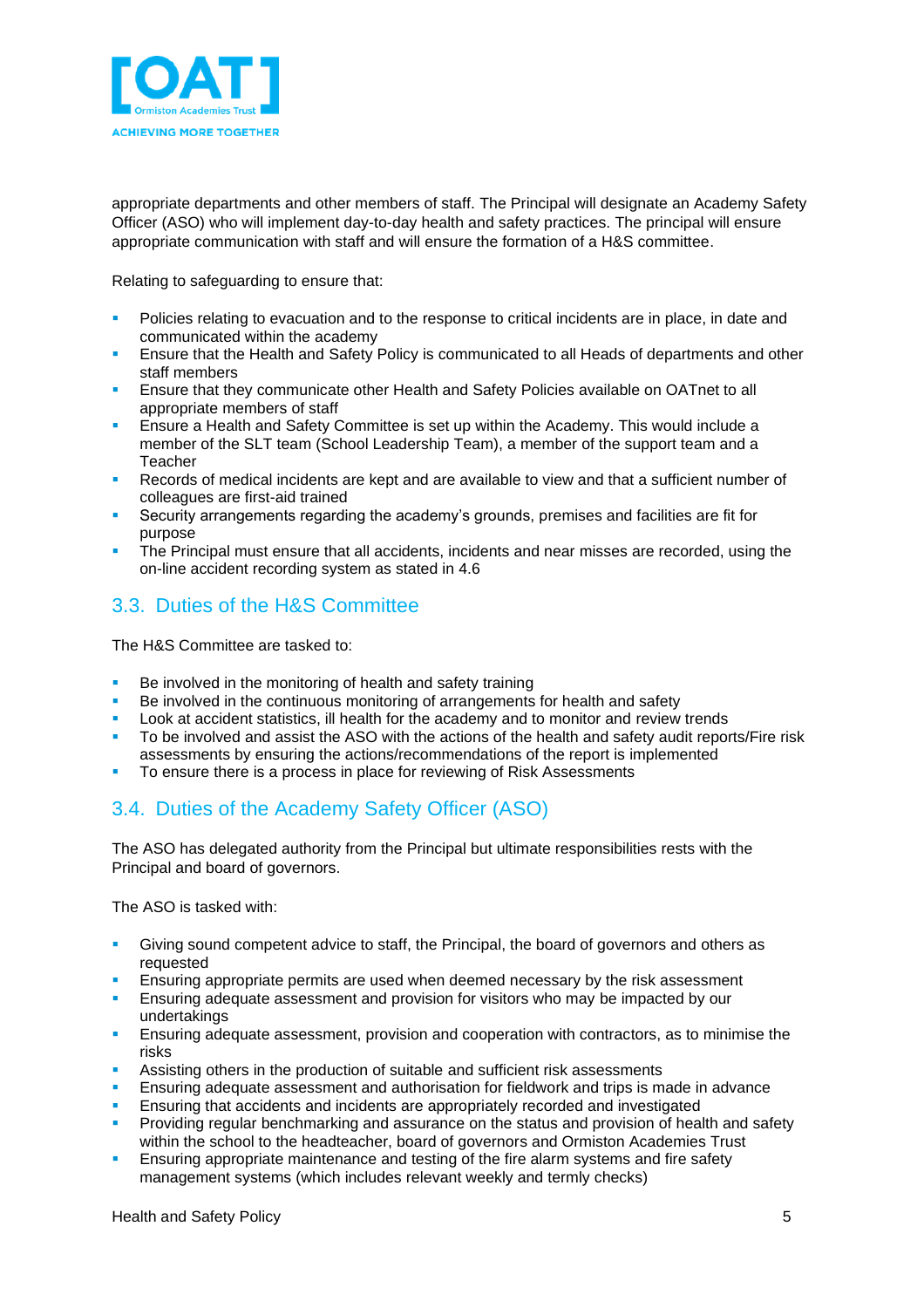

- Alongside the headteacher, being a figurehead and champion for health and safety within the school
- Ensure internal audits take place within the school especially in Design and Technology, Science and Physical education.

#### <span id="page-5-0"></span>3.5. Duties of department heads, supervisors and other managers

- Supervisory staff will be familiar with the requirements of health and safety legislation and their person responsibilities as a person who is directing and supervising staff
- In addition to general duties, supervisory staff will be responsible for the implementation and operation of the school's Health and Safety Policy in their department, and for areas of responsibility delegated by the headteacher
- Supervisory staff are responsible for adhering to the aspects of health and safety that are outlined in their job descriptions
- Supervisory staff will take a keen interest in the Health and Safety Policy and assist in ensuring all staff, pupils and visitors comply with its requirements

#### <span id="page-5-1"></span>3.6. Duties of all members of staff

All members of staff will:

- Take reasonable care of their own health and safety, and that of others who may be affected by what they do at work
- Cooperate with their employers on health and safety matters
- Carry out their work in accordance with training and instructions
- Inform the employer of any work situation representing a serious and immediate danger, so that remedial action can be taken
- Ensure that all staff, pupils and visitors are applying health and safety regulations and adhering to any rules, routines and procedures in place
- **Ensure all machinery and equipment is in good working order and safe to use, including adequate** guards. They will also not allow improper use of such equipment
- Use the correct equipment and tools for the job and any protective clothing supplied
- **E** Ensure any toxic, hazardous or flammable substances are used correctly, and stored and labelled as appropriate
- Report any defects in equipment or facilities to the designated academy safety officer
- Take an interest in health and safety matters, and suggest any changes that they feel are appropriate
- Exercise good standards of housekeeping and cleanliness
- <span id="page-5-2"></span>Adhere to their common law duty to act as a prudent parent would when in charge of pupils

#### 3.7. Obligations of contractors

When the school is used for purposes not under the direction of the principal, then, subject to the agreement of the school, the principal person in charge of the activities will take responsibility for safe practice in the areas under their control. The building and general responsibilities for on-site health and safety remain with the principal, as the primary occupier.

Contractors working on the school premises are required to identify and control risks arising from their activities and to share this information with the school in advance of work starting. Contractors will inform the principal or ASO of all potential risks to staff, pupils and visitors.

#### <span id="page-5-3"></span>3.8. Pupils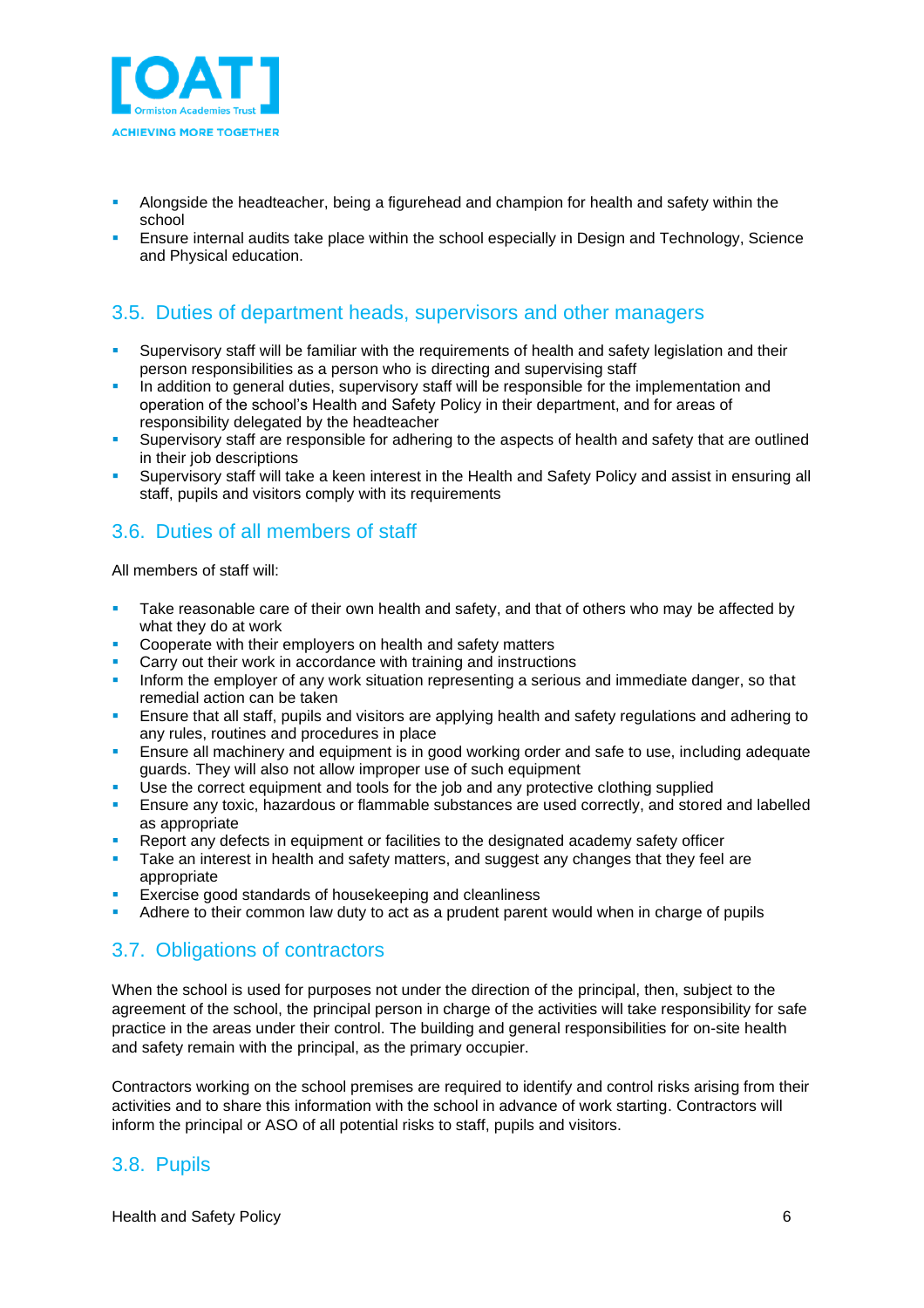

Pupils will:

- Exercise personal responsibility for the health and safety of themselves and others
- Dress in a manner that is consistent with safety and hygiene standards
- Respond to the instruction of any member of staff, given in an emergency
- Observe the health and safety rules of the school
- <span id="page-6-0"></span>Not misuse, neglect or interfere with items supplied for their, and other pupils', health and safety

### 4.Local Arrangements

This section includes a range of hazards, for which the academy will ensure suitable arrangements are in place to minimise the risk, as far as is reasonably practicable. Below is a summary and additional policies, and procedures or guidance must be implemented which are located under health and safety on OATnet.

#### <span id="page-6-1"></span>4.1. Asbestos Management

Ormiston Academies Trust will take all necessary steps to avoid the possibility of uncontrolled release and exposure. The arrangements in place will be in accordance with statutory guidance and advice.

#### <span id="page-6-2"></span>4.2. Water Safety (legionella)

Sources of risk from legionella on the site should be identified and all necessary steps taken to avoid the possibility of infection by carefully controlling water supplies and associated infrastructure. The arrangements in place will be in accordance with statutory guidance and advice.

#### <span id="page-6-3"></span>4.3. Fire Safety

In line with the Regulatory Reform (Fire Safety Order) 2005, appropriate procedures for ensuring that safety precautions are properly managed will be put in place. These procedures will include fire drills, the appointment of designated fire marshals, and the provision and use of fire extinguishers. A fire risk assessment will be undertaken and implemented for the premises. A premises information box will be maintained, as to provide critical information to the emergency services.

The evacuation procedure will be prominently displayed. All staff must be fully conversant with the procedures for evacuation of the premises in cases of a fire and other emergencies. Evacuation procedures will be tested termly and will be timed. The evacuation and safety of visitors and contractors will be the responsibility of the person who they are visiting or working for.

All fire-fighting equipment will be checked annually by an approved contractor and records maintained. The fire alarm will be tested weekly from different points, and records maintained. All emergency lighting will be tested six-monthly and records maintained.

#### <span id="page-6-4"></span>4.4. First Aid

First aid can save lives and prevent minor injuries becoming major ones. Under Health and Safety legislation, employers have to ensure that there are adequate and appropriate equipment and facilities for providing first aid in the workplace. The ASO is tasked with ensuring adequate assessment and provision of first aid facilities.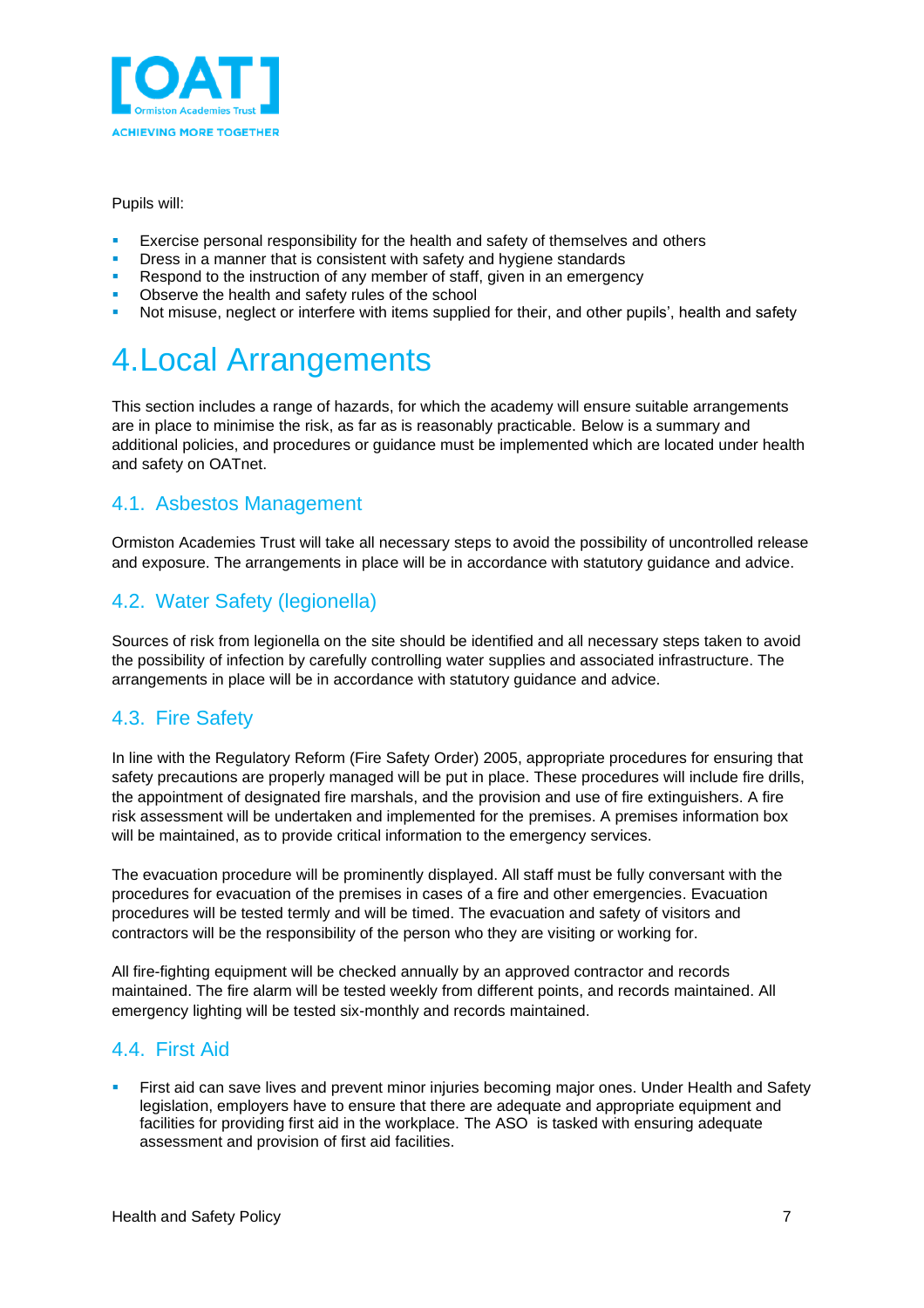

#### <span id="page-7-0"></span>4.5. Accident Reporting and Investigation

All accidents, incidents and near misses involving staff and visitors will be reported to OAT via the OATnet online 'Accident Book'. OAT will use the reports to monitor accident trends across the organisation, and to inform decisions on any further investigation to be taken following an accident/incident/near miss.

Under the Reporting of Injuries, Diseases and Dangerous Occurrences Regulations (RIDDOR) 2013, certain accidents must also be reported to the Health and Safety Executive. The responsibility for reporting rests with head office, who will share this information back to academy.

All accidents, will be investigated in a manner which is proportional to the event, and the findings recorded.

#### <span id="page-7-1"></span>4.6. Risk Assessment

In accordance with The Management of Health and Safety at Work Regulations (MHSWR) 1999, suitable and sufficient risk assessment will be made for all workplace activities. These assessments will be signed and authorised by a responsible manager. Risk assessments will be reviewed on an regular basis, or when the work activity changes; whichever is soonest. Staff will be made aware of any changes to risk assessments relating to their work.

Areas where risk assessment shall be carried out include (but are not limited to):

- Control of Substances Hazardous to Health (CoSHH)
- **Manual Handling**
- **Design and Technology**
- **Science**
- **Physical Education**
- Working at Height
- **Working in Confined Spaces**
- **Lone Working**
- Display Screen Equipment (DSE)
- New and expectant mothers
- Young persons working
- Educational visits (through Evolve)
- <span id="page-7-2"></span>**Stress**

#### 4.7. Safe Systems of Work (SSoW)

To ensure some types of work (such as working at height or working in confined spaces) are carried out safely, safe systems of work will be prepared, detailing how the work should be carried out. These will be used along with the relevant risk assessment to ensure all potential hazards are identified, and details made available on how to conduct the work as safely as possible. For other work activities, lesson plans and/or procedures should be prepared.

#### <span id="page-7-3"></span>4.8. Work Equipment

In accordance with the Provision and Use of Work Equipment Regulations 1998 (PUWER). It applies to all work equipment including mobile and lifting equipment, hand tools, ladders and applies to all workplaces and work situations where the Health and Safety at Work Act 1974 applies.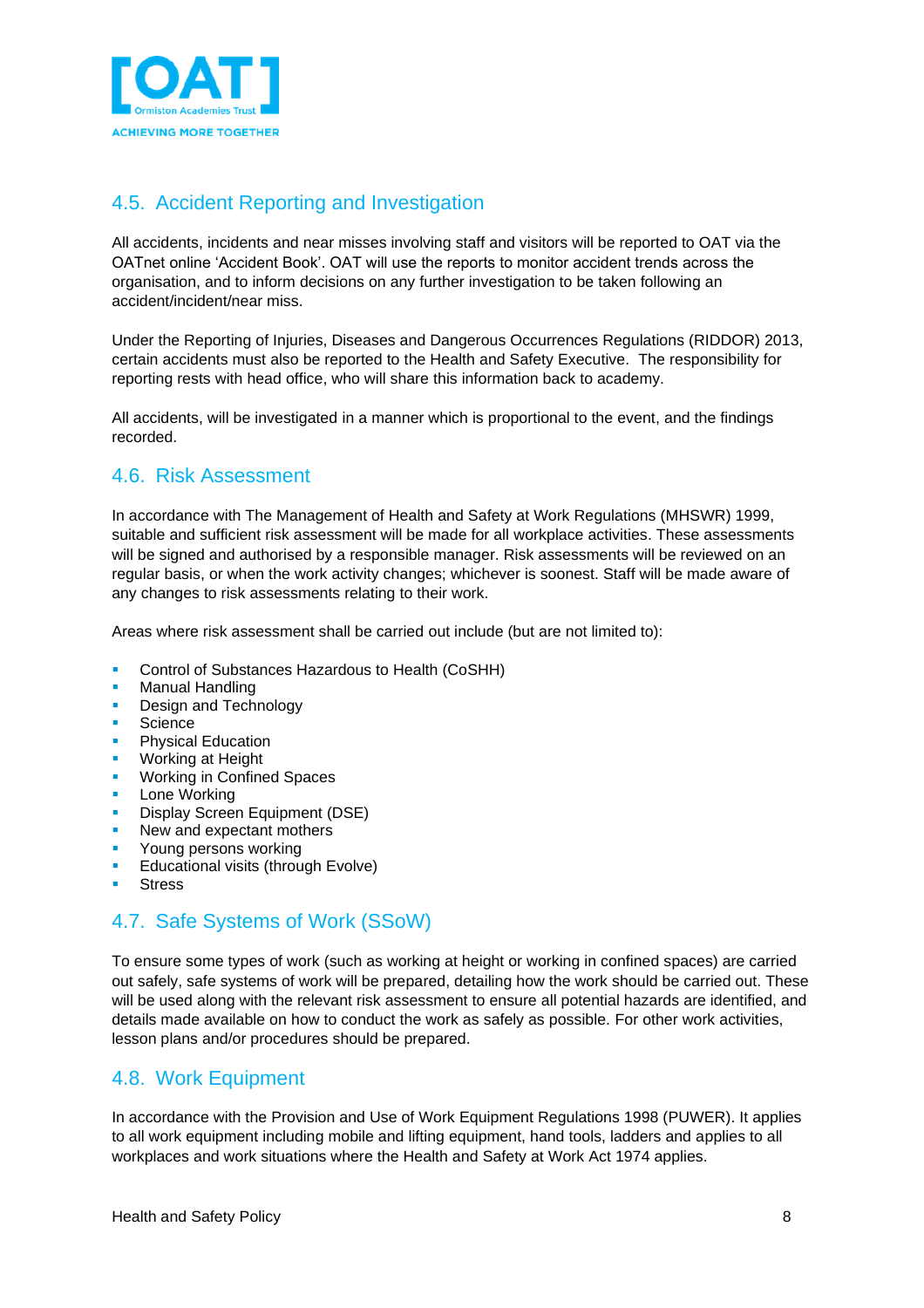

#### <span id="page-8-0"></span>4.9. Hazardous materials

Hazardous materials must be used and stored in accordance with the risk assessment and SSoW. It is important to ensure that materials are stored in a suitable and safe location that is not accessible by pupils.

#### <span id="page-8-1"></span>4.10. Driving for work

Those who drive for work (including the use of academy mini-buses and any hire cars) must ensure they are authorised to drive on behalf of the academy. Copies of driving licences will be taken and the academy must be notified of any offences, penalty points or disqualifications. The academy will produce a risk assessment for driving which must be adhered to.

#### <span id="page-8-2"></span>4.11. Health

Ensuring the health of our staff is important to us, we will ensure adequate provision for the health and wellbeing of our staff. Staff members who have health conditions that could impact on their work or health at work, are asked to confidentially inform the academy, who can then ensure adequate personal risk assessment.

#### <span id="page-8-3"></span>4.12. Field trips and other site off activities

All field trips and off-site activities will be subject to suitable and sufficient risk assessment, prior to the trip and must be signed and authorized by the EVC Co Ordinator. All Academies should be using the Evolve System available on OATnet.

#### <span id="page-8-4"></span>4.13. Information and Training

Health and safety induction training will be provided and documented for all new employees and the requirements of this policy will be brought to their attention. Principals, with the support of the ASO are responsible for identifying individuals or groups who require training and for ensuring adequate provision. Training records will be kept by the Academy and regular refresher training provided.

Each member of staff is responsible for bringing to the attention of their departmental line manager their own personal needs for training. Employees have a responsibility not to undertake duties unless they are confident they have the necessary competence and training

#### 4.14. Contractors, Visitors and Third parties

All contractors, visitors and third parties must report to reception, where they will be asked to sign the visitor register. All contractors, visitors and third parties should be made aware of relevant health and safety procedures. No contractor may undertake work on site without permission from the principal or ASO.

Contractors are responsible for the health and safety of their employees and for their safe working practices. Contractors will be required to assess the risks to anyone who might be affected as a result of their work.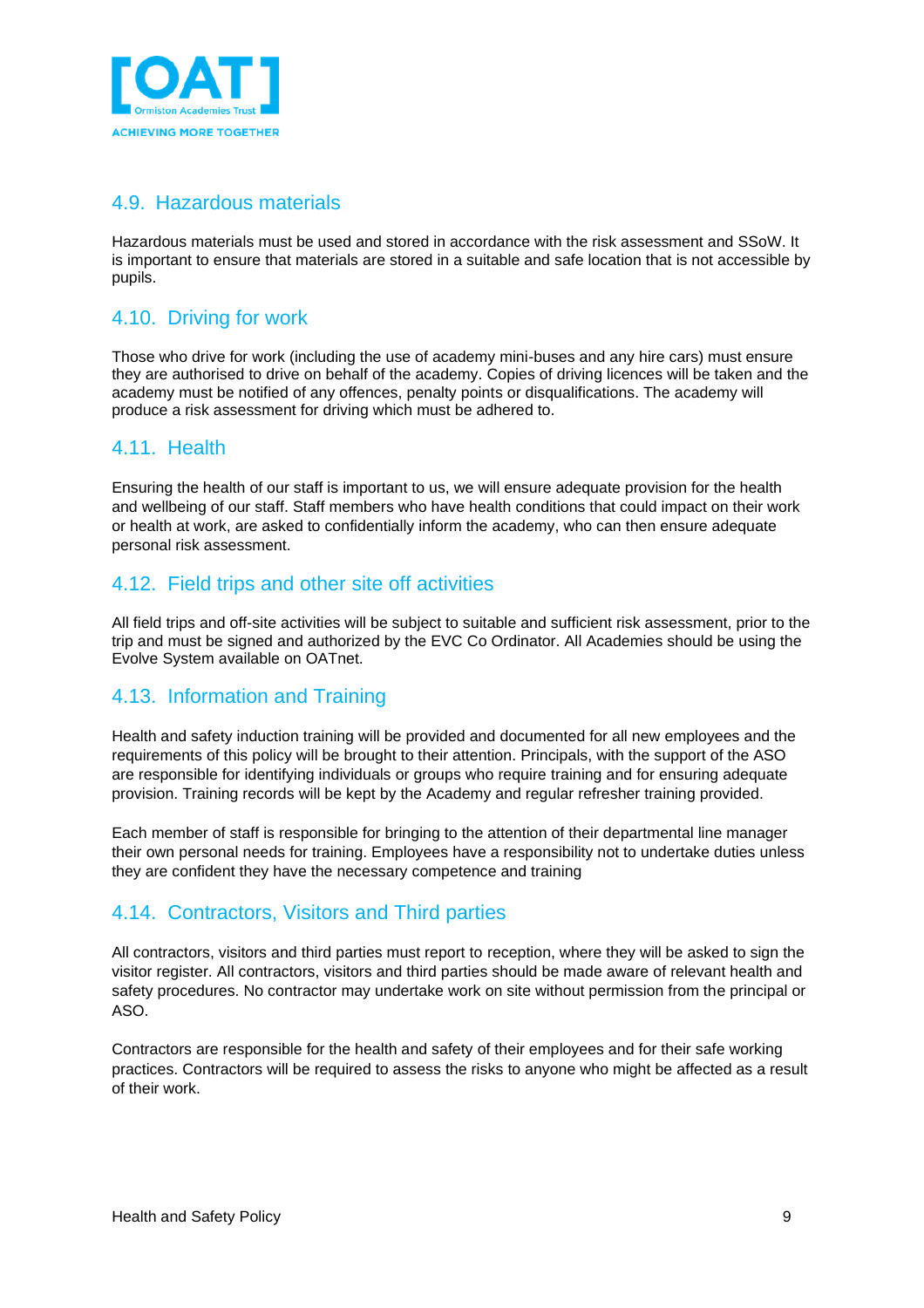

## <span id="page-9-0"></span>5.Authorisation

The Academy governing body and Principal are responsible for Health and Safety and implementing this policy.

Signed by:

| J Daniels | Principal          | Date: | 20/4/21 |
|-----------|--------------------|-------|---------|
|           | Chair of governors | Date: |         |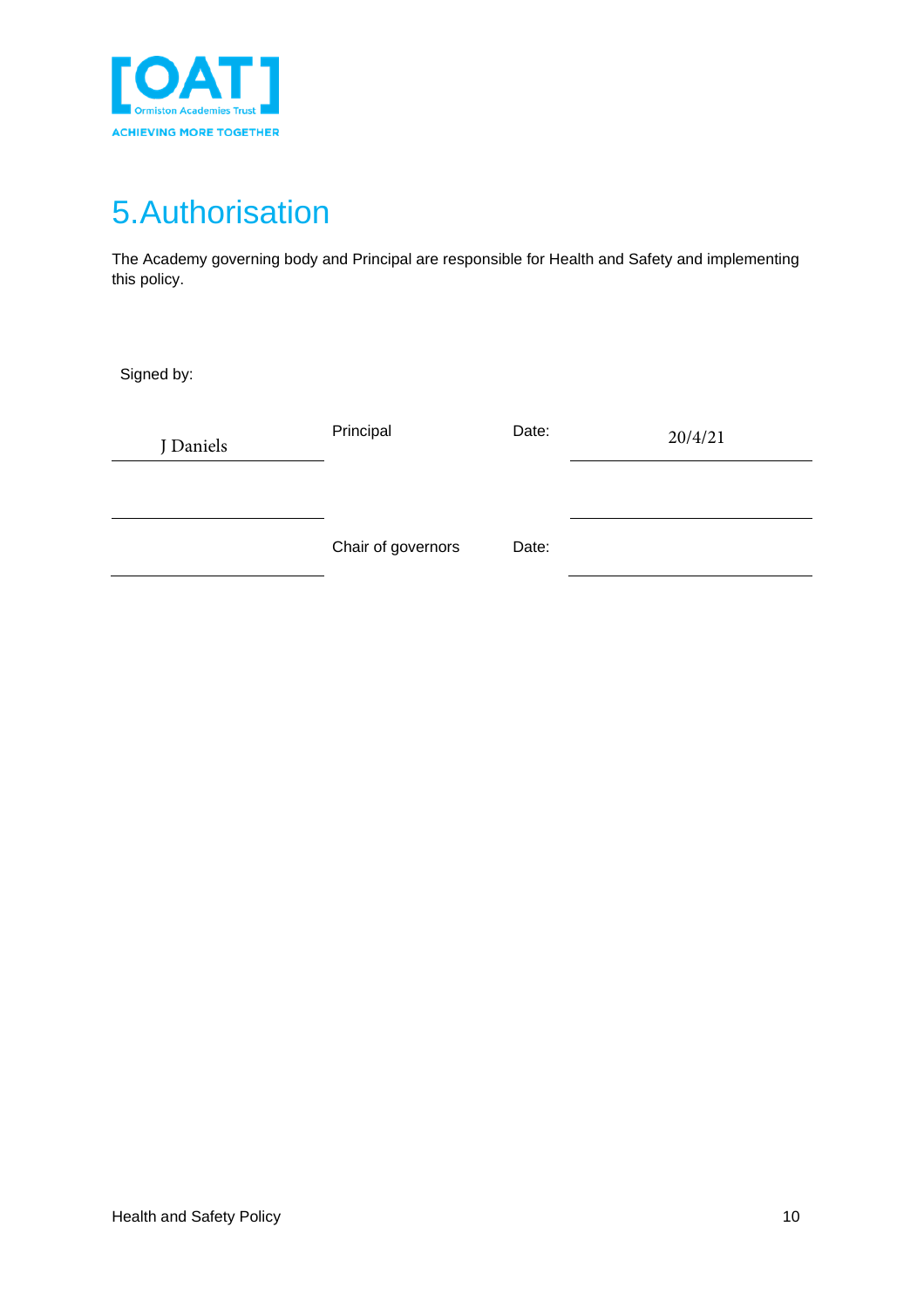

# <span id="page-10-0"></span>Appendix 1

### <span id="page-10-1"></span>Current post holders and responsible Individuals

| Date completed / reviewed: | 20/4/21 |  |
|----------------------------|---------|--|
|                            |         |  |

| Role                                                    | Name of responsible individual |  |
|---------------------------------------------------------|--------------------------------|--|
| <b>Chair of Governors</b>                               | K O Connell                    |  |
| Governor whose responsibility/specialty is H&S          | K O Connell                    |  |
| Principal                                               | J Daniels                      |  |
| Deputy/Deputies                                         | S Parsons                      |  |
| Academy Safety Officer                                  | I Lipman                       |  |
| Person(s) responsible for estates and facilities        | I Lipman                       |  |
| Person(s) with duties for fire safety<br>(Fire wardens) | I Lipman<br>J Daniels          |  |
| Person(s) with duties for first aid arrangements        | L Pullen                       |  |
| Person(s) responsible for HR                            | C Miller                       |  |